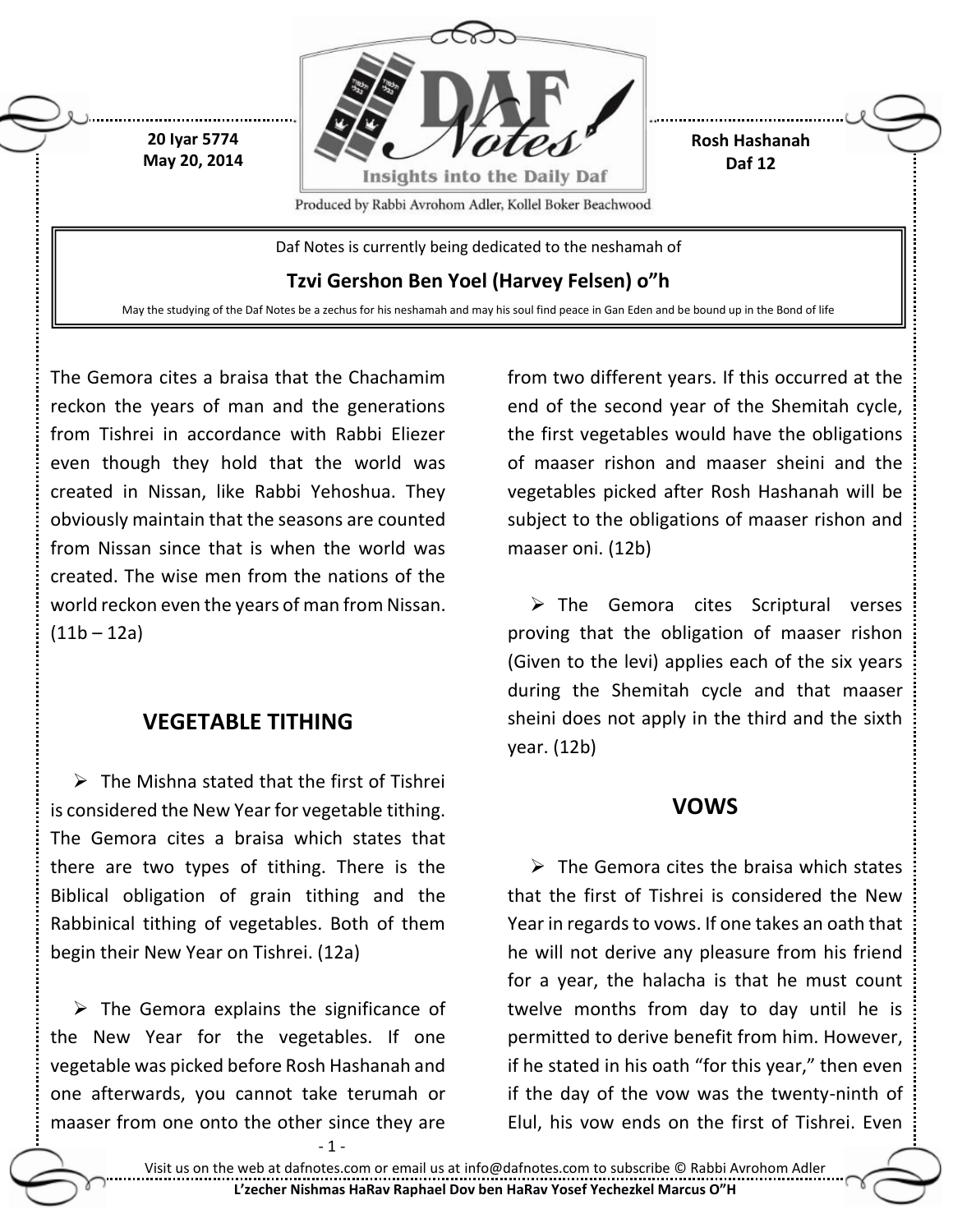

though, we have learned previously that there are those that maintain that one day in a year is not considered a year, by a vow it is different. Since the intent of the vow is to cause himself discomfort, this is accomplished even with one day. (12b)

## **A THIRD OF ITS GROWTH**

The Gemora cites a Mishna in Massros which states that fenugreek, which is a certain type of spice, is subject to the obligation of tithing when it develops seeds. One is obligated to separate maaser from grains and olives after they have grown one third of their eventual growth.

Rav Assi offers proof to this from a verse in Exodus and he explains that the Sages ascertained that any produce which has fully grown and is set to be harvested by Sukkos, it certainly grew to a third of its eventual growth by Rosh Hashanah. The Torah refers to such produce as "the end of the year," indicating that produce which grows a third before Rosh Hashanah is considered to be produce from the previous year.

Reb Zeira explained to Rabbi Yirmiyah that the Sages established a measurement and they are all issued precisely. Produce which did not grow a third prior to Rosh Hashanah cannot be fully grown by Sukkos.

- 2 -

There are other examples of precise measurements. One can immerse himself in a mikvah that consists of forty se'ah, but a kortov (an extremely small measurement equal to 1/64 of a log) less will invalidate the mikvah. Food the size of an egg is capable of transmitting tumah but if the food is a drop less than an egg (even in the size of a sesame seed), it cannot transmit tumah. (12b – 13a)

# **INSIGHTS TO THE DAF**

## **VIEWPOINTS REGARDING MAASER**

 $\triangleright$  There are many different opinions regarding the types of produce that is subject to the Biblical obligation of maaser and which is only Rabbinic. Here is a partial list of some of these viewpoints.

Rashi and Tosfos maintain that grains, grapes and olives have a Biblical maaser obligation and all other fruits are only Rabbinically obligated.

The Ramban holds that even grapes and olives are not subject to the Biblical obligation of maaser. One would be required Biblically to separate maaser from oil and wine. Reshash on 15b questions this viewpoint from a Mishna in Terumos which states that one can separate terumah from oil onto olives and according to